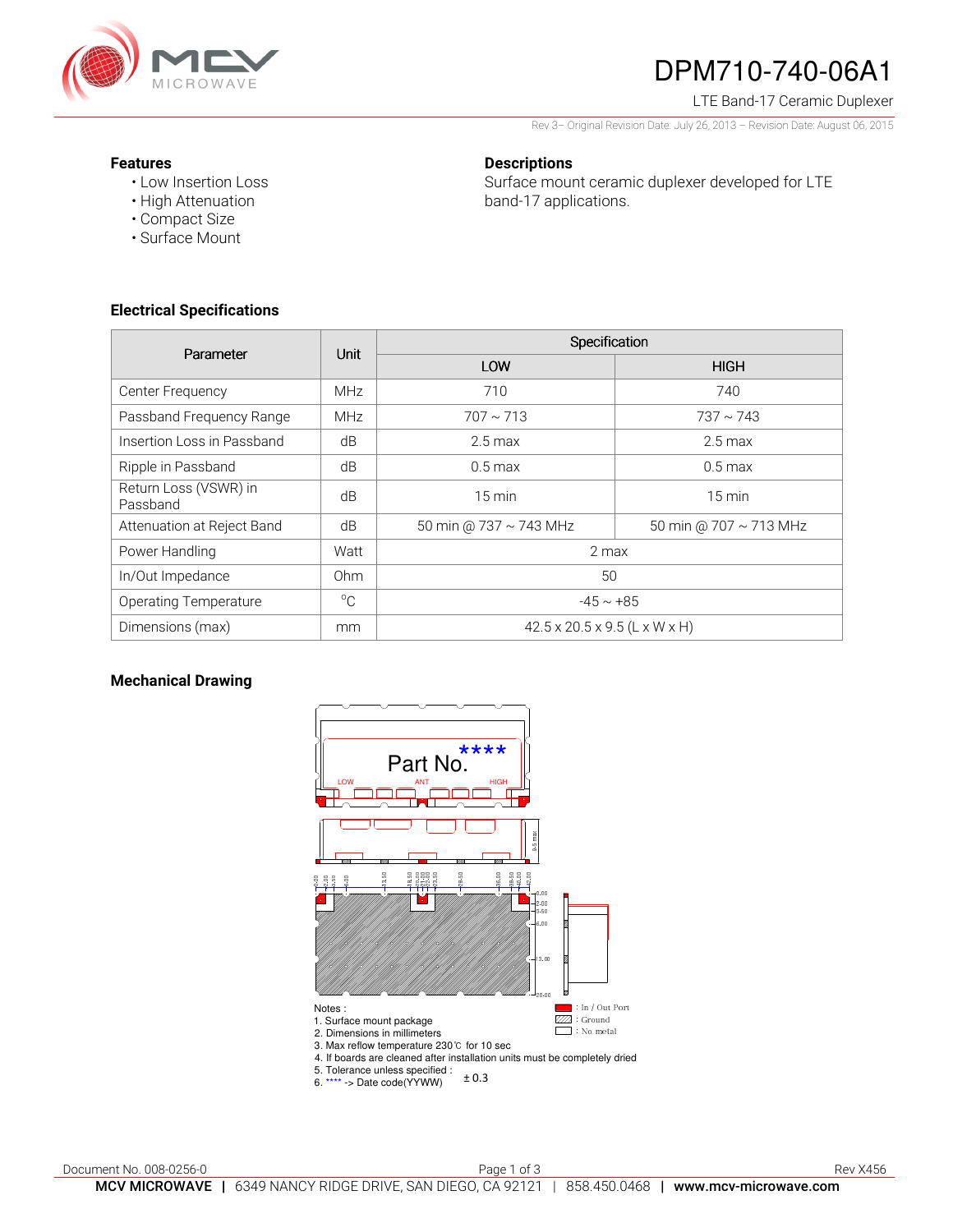

## DPM710-740-06A1

#### LTE Band-17 Ceramic Duplexer

Rev 3– Original Revision Date: July 26, 2013 – Revision Date: August 06, 2015

## **Recommended PCB Layout**



## **Electrical Response**